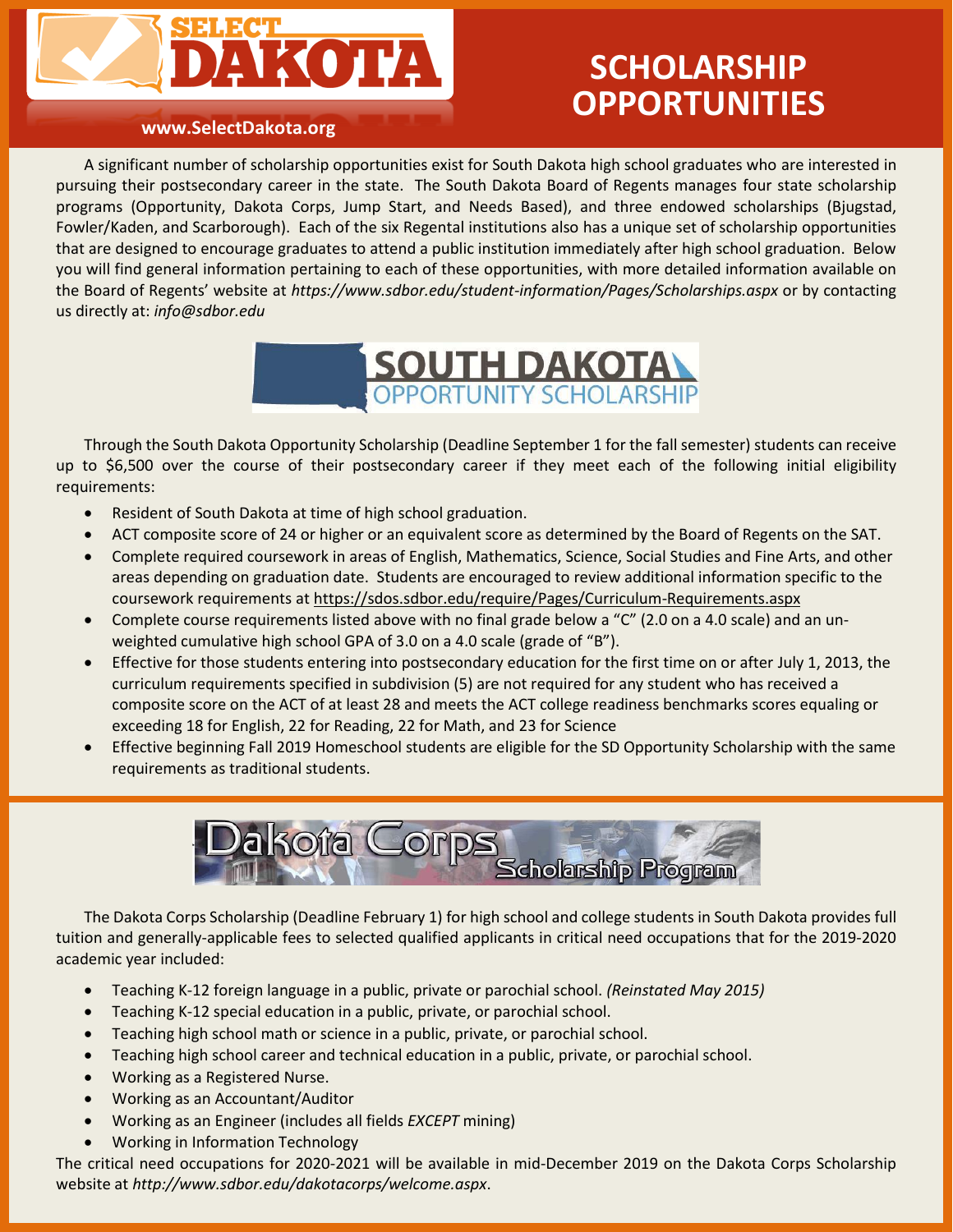

As a result of the student's early graduation, if the student enrolls at any accredited postsecondary institution in South Dakota the student will be eligible for \$1,500 for the first year of college (Deadline September 1). To be eligible for the Jump Start Scholarship program, a student shall:

- Be a resident of South Dakota;
- Complete the requirements of the recommended high school program as established by the Board of Education pursuant to § 13-1-12.1, and be awarded a high school diploma by a public high school in three years or less;
- Have attended a public high school in South Dakota on a full-time basis for at least two semesters prior to graduating; and
- Within one year of graduating from high school, enroll in a participating postsecondary institution located in South Dakota.

## **Need Based Scholarship Program**

The South Dakota Needs Based Grant Program (SDNBGP) was established with the passage of **[Senate Bill 237](http://legis.state.sd.us/sessions/2013/Bills/SB237ENR.pdf)**; whereby interest earned from a one-time investment of \$1.5 million in state monies will be used to fund the grant program.

No specific application form is required to receive funds; however, to be eligible students will need to complete the Free Application for Federal Student Aid (FASFA), and then work with Financial Aid Directors at the participating institutions who will use their information to determine those students on their campus that have the highest amount of unmet need after determining other grants/scholarship, tuition reductions, and expected family contributions. The scholarship program allows campus administrators to make awards of \$500 to \$2,000 to help lower the educational costs for students. Dollars will be allocated to each institution based on the percentage of Pell eligible students enrolled at that institution. In the future, the interest that is earned from the one-time investment of \$1.5 million will be used to fund the program. It is estimated that the interest from this fund will provide \$55,000 worth of scholarship funding each year, and when matched by participating institutions, it shall provide for approximately \$220,000 worth of need based funding.



<sup>(</sup>current high school students are not eligible for this scholarship – see below)

The Critical Teaching Needs Scholarship (Deadline April 15) established under **[Senate Bill 233](http://legis.sd.gov/docs/legsession/2013/Bills/SB233ENR.pdf)** is for students attending a participating South Dakota postsecondary institution as an undergraduate **enrolled in their final two years of postsecondary education who are fully admitted into an elementary or secondary education program** that is preparing them to work in a critical need teaching area. The critical teaching needs areas for the 2019-2020 academic year included:

- Teaching K-12 special education in a public, private, or parochial school.
- Teaching high school math or science in a public, private, or parochial school.
- Teaching high school career and technical education in a public, private, or parochial school.
- Teaching secondary Language Arts
- Teaching secondary World Language
- Teaching English as a Second Language (ESL) or English Language Learners (ELL)

The critical teaching need occupations for 2020-2021 will be available in mid-December 2019 on the SDBOR scholarship webpage at *<https://www.sdbor.edu/student-information/Pages/Scholarships.aspx>*.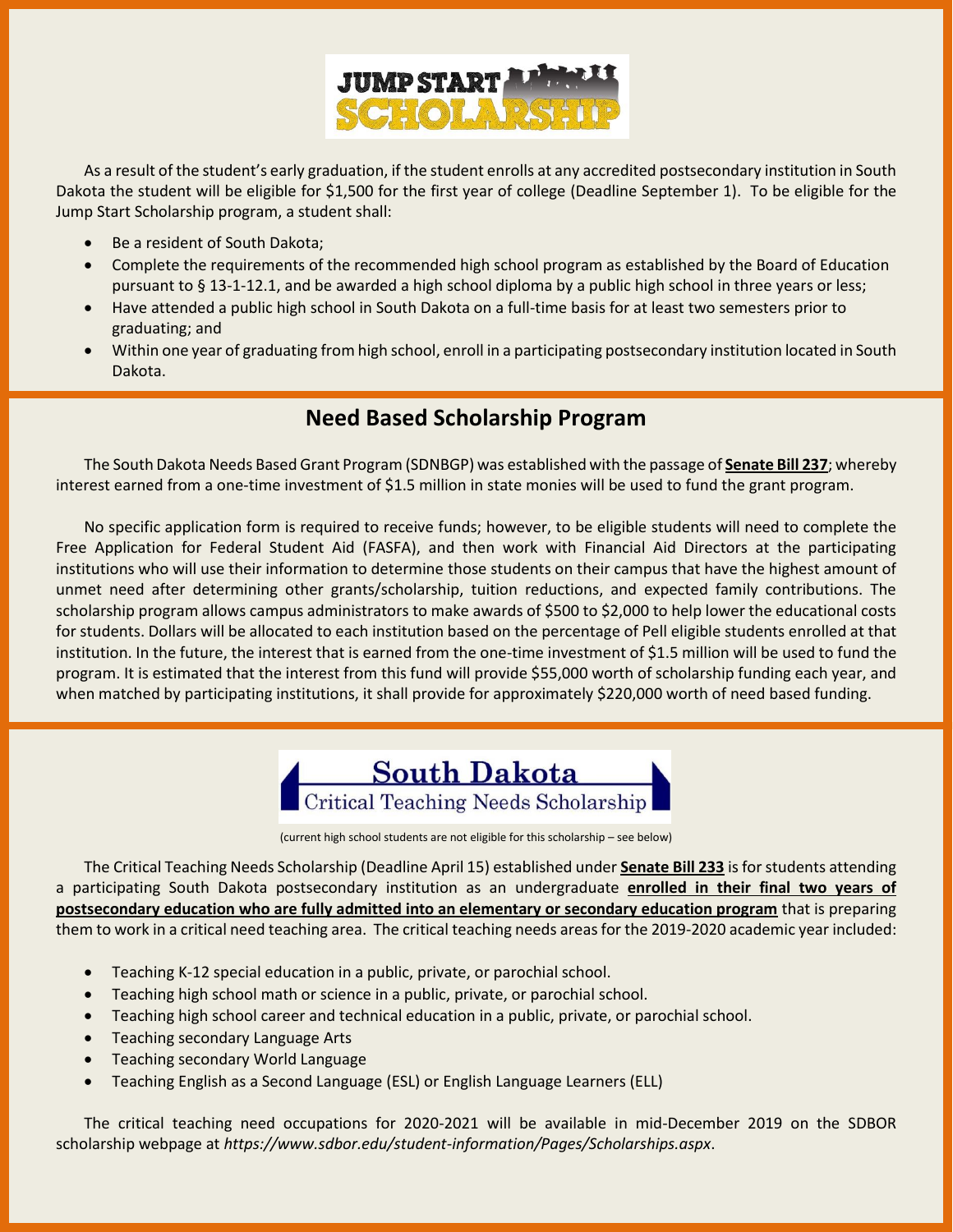### *Endowed Scholarships (Deadline: February 28, 2020)*

**Ardell Bjugstad Scholarship.** This program is designed for freshman Native American students who are pursuing studies in agribusiness, agricultural production, agricultural sciences, or a natural resources degree at any postsecondary institution.

**Annis Irene Fowler/Kaden Scholarship**. This scholarship program provides funding to two first-time entering freshman at BHSU, DSU, NSU or USD and who will select elementary education as their major field. Special consideration is given to students with demonstrated motivational ability, a disability, or who are self-supporting.

**Marlin R. Scarborough Memorial Scholarship.** The Marlin R. Scarborough Memorial Scholarship is awarded to a student who is classified as a junior at a public university at the time funding is received. Each South Dakota public university nominates one student for the scholarship.

#### *Regental Institution Merit Based Scholarship Programs*







The *Buzz Bonus Scholarship* is awarded upon admission to incoming freshmen who are 1) in the top 1/3 of their graduating class; and 2) have a minimum composite ACT of 21. Scholarship amounts vary depending on the students ACT score with annual awards of \$500 (21-24), \$750 (25-26), and \$1,000 (27 or higher) and are renewable for three years if the student maintains a 3.0 cumulative GPA and takes 30 credit hours per academic year. Homeschooled students, in lieu of class rank, must attain a 3.0 GPA along with a minimum ACT composite score of 21.

The *Dakota State University Champion Scholarships* are renewable up to four years if student maintains a cumulative DSU GPA of 3.0 or greater and is continuously enrolled with a minimum of 12 DSU credits per semester (fall/spring). Three scholarship exist including the Presidential Champion (\$2,150 per year for those with a 28-26 ACT), Merit Champion (\$1,650 per year for those with a 24-27 ACT), and Achievement Champion (\$500 per year for those with a 21-23 ACT). All three scholarships required a high school GPA of 3.0 or greater and no separate scholarship application is necessary.

Northern State University's *WolfPACT Scholarship* is the largest guaranteed scholarship in South Dakota. NSU is offering more money to college students when they need it most! The WolfPACT program is simple. Students with an ACT of 30 or higher are guaranteed \$12,000 over 4 years; ACT scores of 28 or 29 qualify for \$11,000 over 4 years; scores of 24 to 27 qualify for \$7,000 over 4 years; and score of 21 to 23 receive \$5,000 over 4 years. To apply for the WolfPACT scholarship, send a completed admission application, application fee, high school transcript and ACT score to the admissions office at NSU and be accepted for admission by March1. The WolfPACT scholarship is for new freshman only. The scholarship website is *<http://www.northern.edu/financialaid/Pages/wolfpact.aspx>*.

All students who have been accepted for admission (not just applied), by the first business day in February prior to the fall semester they will begin attendance, are considered for scholarships on an academically merit-based system. Most prestigious for new students is the Surbeck - \$7,000 each year for 4 years. Departmental scholarships are determined at the discretion of individual academic departments and may be available to both incoming and continuing students. The scholarship website is *<http://sdmines.sdsmt.edu/finaid/scholarships>*.